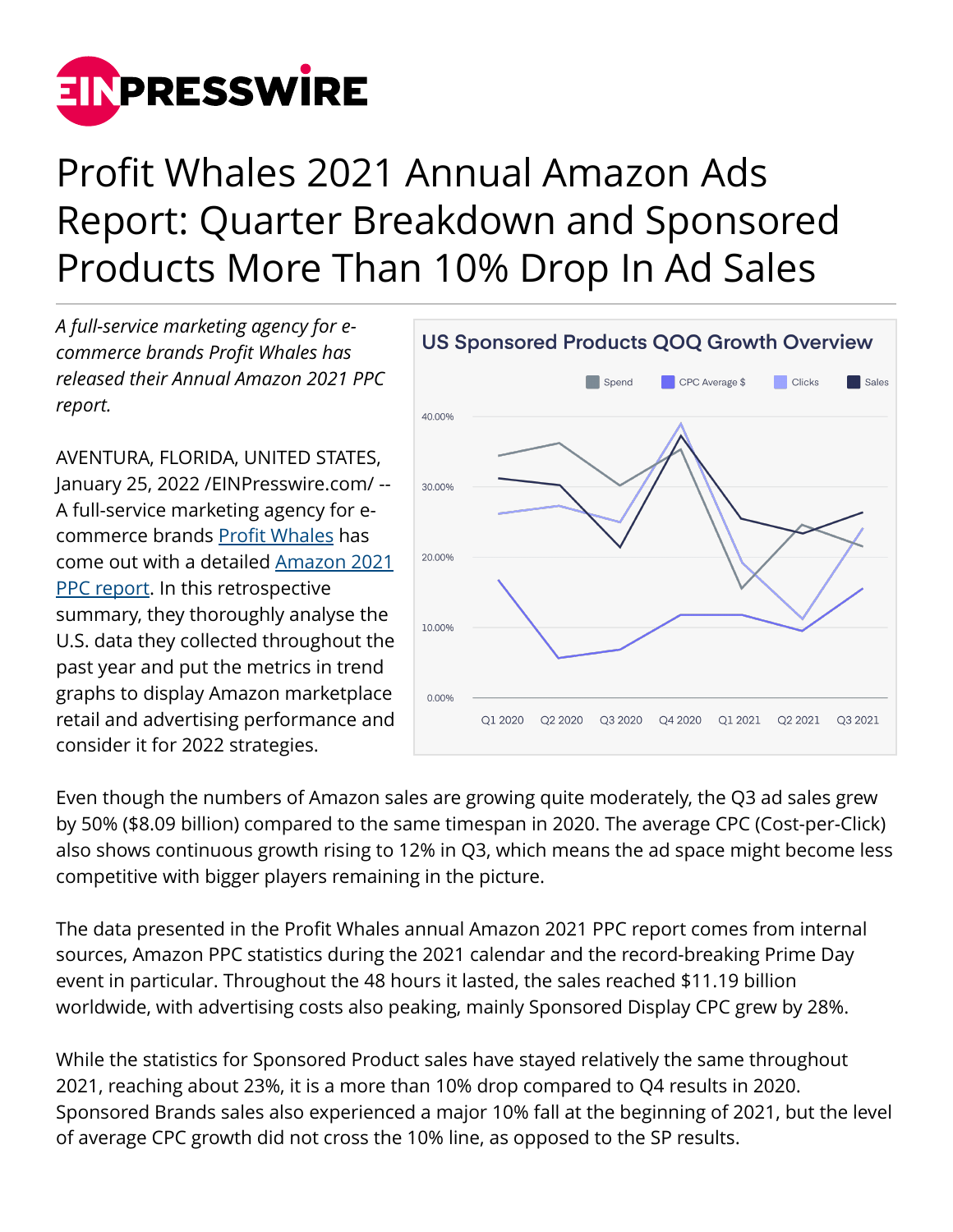Still, most sellers continue relying on their Sponsored Products campaigns that take up almost 82% of all ads, while the 2021 trends show that the focus might be shifting towards Sponsored Brands campaigns with Amazon's ongoing encouragement for sellers to engage in Amazon Brand Registry. Sponsored Brands campaigns have taken over 1/10 of all advertising on Amazon.

In 2021, Amazon focused on building a convenient space for brands, with the Ad Console redesign, the Storefronts being used more widely, and Amazon Attribution implementation that made engaging external traffic as important as ever. The Amazon algorithm takes into consideration an unmatched amount of factors compared to previous years. Consequently, sellers, especially the newly engaged ones, should mind the trends and numbers



to determine the most profitable areas of advertising and avoid unnecessary ad spending in 2022.

Annual Amazon PPC Report Highlights:

" The key to keeping up with or even outperforming the competition is accurate inventory planning, using Amazon tools, and understanding your sales long-term."

> *Michael Efremov, Profit Whales' Lead Analyst*

- ACoS is usually the lowest on Saturdays — 13.23%, but the day of the week with the highest CVR is Wednesday — 11.72%

- Sponsored Products Clicks growth on Prime Day shows the lowest result out of all the PPC ad types — only 7%

- The average CPC for Sponsored Brands has dropped lower than 10% from Q1 to Q3 in 2021

- The average CPC for Sponsored Products didn't change after the Q4 in 2020

[Predictions for the direction Amazon takes in 2022](https://profitwhales.com/archives/articles/amazon-predictions) are

based on last year's performance, thus in the Profit Whales Amazon 2021 PPC report, they cover: